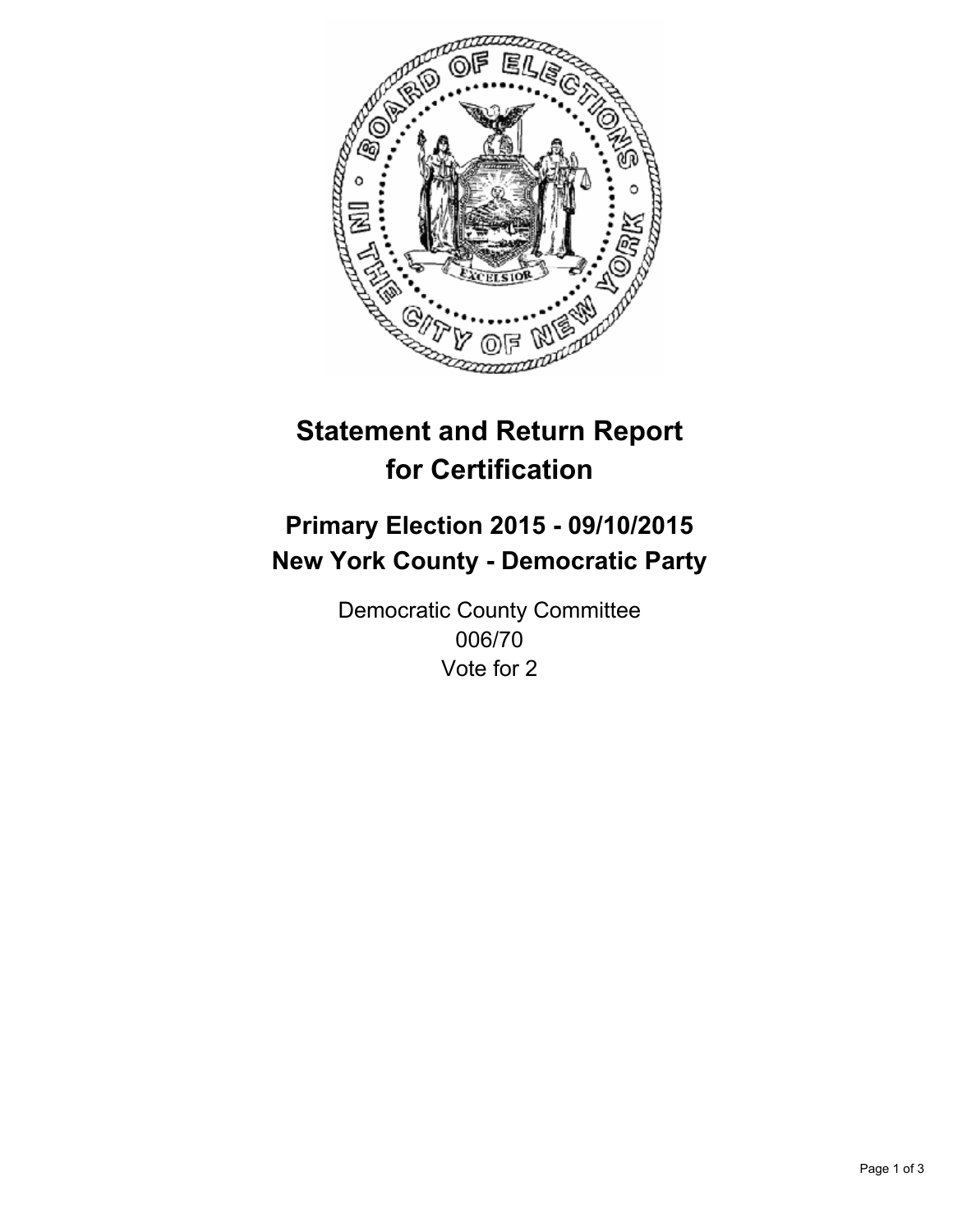

#### **Assembly District 70**

| <b>PUBLIC COUNTER</b>                                    | 36 |
|----------------------------------------------------------|----|
| ABSENTEE/MILITARY                                        | 0  |
| <b>AFFIDAVIT</b>                                         | 0  |
| <b>Total Ballots</b>                                     | 36 |
| Less - Inapplicable Federal/Special Presidential Ballots | 0  |
| <b>Total Applicable Ballots</b>                          | 36 |
| <b>JACKIE SHEELER</b>                                    | 16 |
| LANDON C. DAIS                                           | 16 |
| <b>PAULA RICE</b>                                        | 9  |
| MOUSTAPHA DIABY                                          | 7  |
| <b>Total Votes</b>                                       | 48 |
| Unrecorded                                               | 24 |